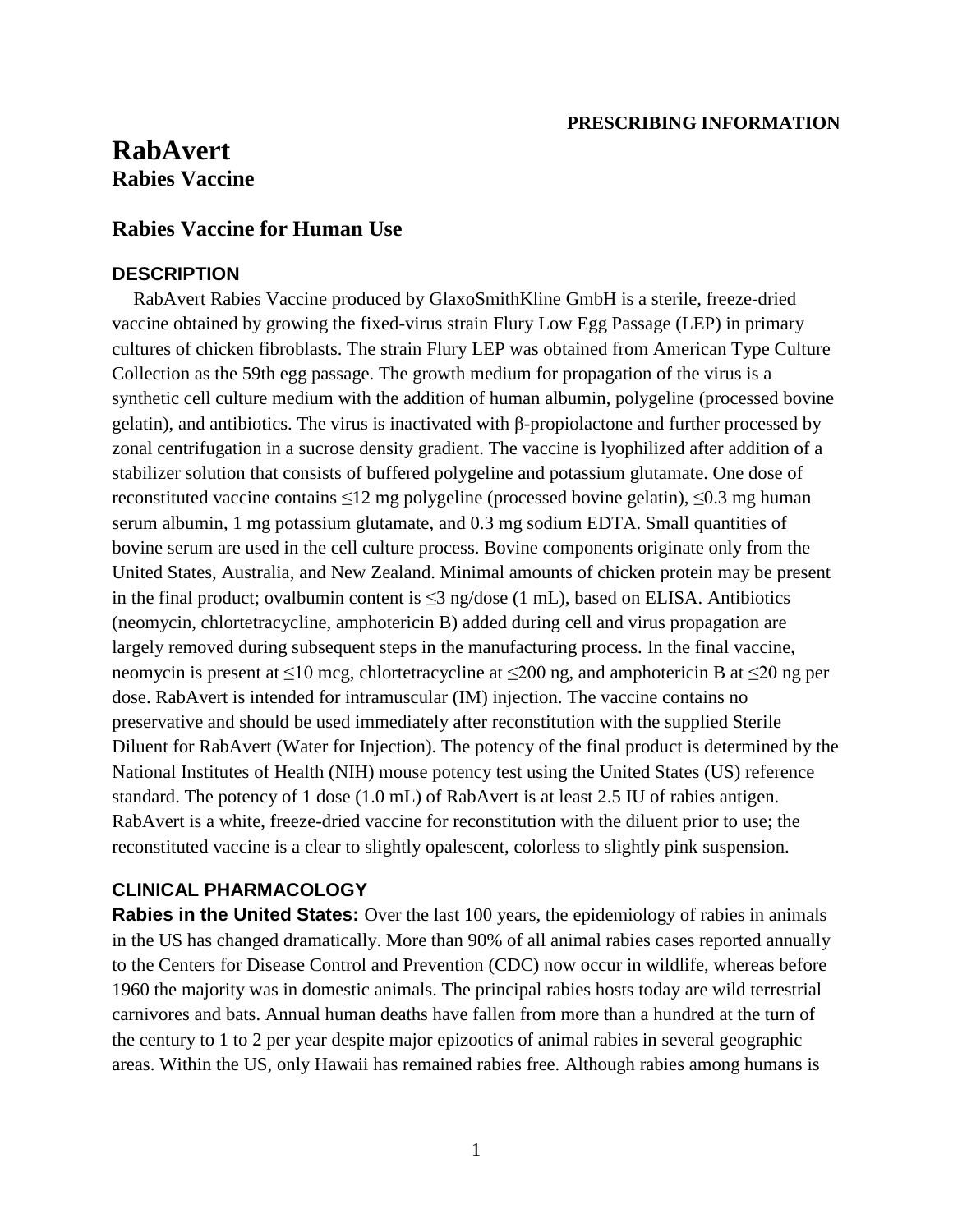rare in the US, every year tens of thousands of people receive rabies vaccine for postexposure prophylaxis.

Rabies is a viral infection transmitted via the saliva of infected mammals. The virus enters the central nervous system of the host, causing an encephalomyelitis that is almost invariably fatal. The incubation period varies between 5 days and several years, but is usually between 20 and 60 days. Clinical rabies presents either in a furious or in a paralytic form. Clinical illness most often starts with prodromal complaints of malaise, anorexia, fatigue, headache, and fever followed by pain or paresthesia at the site of exposure. Anxiety, agitation, and irritability may be prominent during this period, followed by hyperactivity; disorientation; seizures; aerophobia and hydrophobia; hypersalivation; and eventually paralysis, coma, and death.

Modern day prophylaxis has proven nearly 100% successful; most human fatalities now occur in people who fail to seek medical treatment, usually because they do not recognize a risk in the animal contact leading to the infection. Inappropriate postexposure prophylaxis may also result in clinical rabies. Survival after clinical rabies is extremely rare, and is associated with severe brain damage and permanent disability.

RabAvert (in combination with passive immunization with Human Rabies Immune Globulin [HRIG] and local wound treatment) in postexposure treatment against rabies has been shown to protect patients of all age groups from rabies, when the vaccine was administered according to CDC's Advisory Committee on Immunization Practices (ACIP) or World Health Organization (WHO) guidelines and as soon as possible after rabid animal contact. Anti-rabies antibody titers after immunization have been shown to reach levels well above the minimum antibody titer accepted as seroconversion (protective titer) within 14 days after initiating the postexposure treatment series. The minimum antibody titer accepted as seroconversion is a 1:5 titer (complete inhibition in the rapid fluorescent focus inhibition test [RFFIT] at 1:5 dilution) as specified by CDC<sup>1</sup> or  $\geq$ 0.5 IU/mL as specified by WHO.<sup>2,3</sup>

#### **Clinical Studies:**

**Preexposure Vaccination:** The immunogenicity of RabAvert was demonstrated in clinical trials conducted in different countries such as the US,<sup>4,5</sup> the United Kingdom (UK),<sup>6</sup> Croatia,<sup>7</sup> and Thailand. $8-10$  When administered according to the recommended immunization schedule (Days 0, 7, and 21 or 0, 7, and 28), 100% of subjects attained a protective titer. In 2 studies carried out in the US in 101 subjects, antibody titers >0.5 IU/mL were obtained by Day 28 in all subjects. In studies carried out in Thailand in 22 subjects and in Croatia in 25 subjects, antibody titers of >0.5 IU/mL were obtained by Day 14 (injections on Days 0, 7, and 21) in all subjects.

The ability of RabAvert to boost previously immunized subjects was evaluated in 3 clinical trials. In the Thailand study, preexposure booster doses were administered to 10 individuals. Antibody titers of  $>0.5$  IU/mL were present at baseline on Day 0 in all subjects.<sup>9</sup> Titers after a booster dose were enhanced from geometric mean titers (GMTs) of 1.91 to 23.66 IU/mL on Day 30. In an additional booster study, individuals known to have been immunized with Human Diploid Cell Vaccine (HDCV) were boosted with RabAvert. In this study, a booster response was observed on Day 14 for all individuals  $(22/22)$ .<sup>11</sup> In a trial carried out in the US,<sup>4</sup> an IM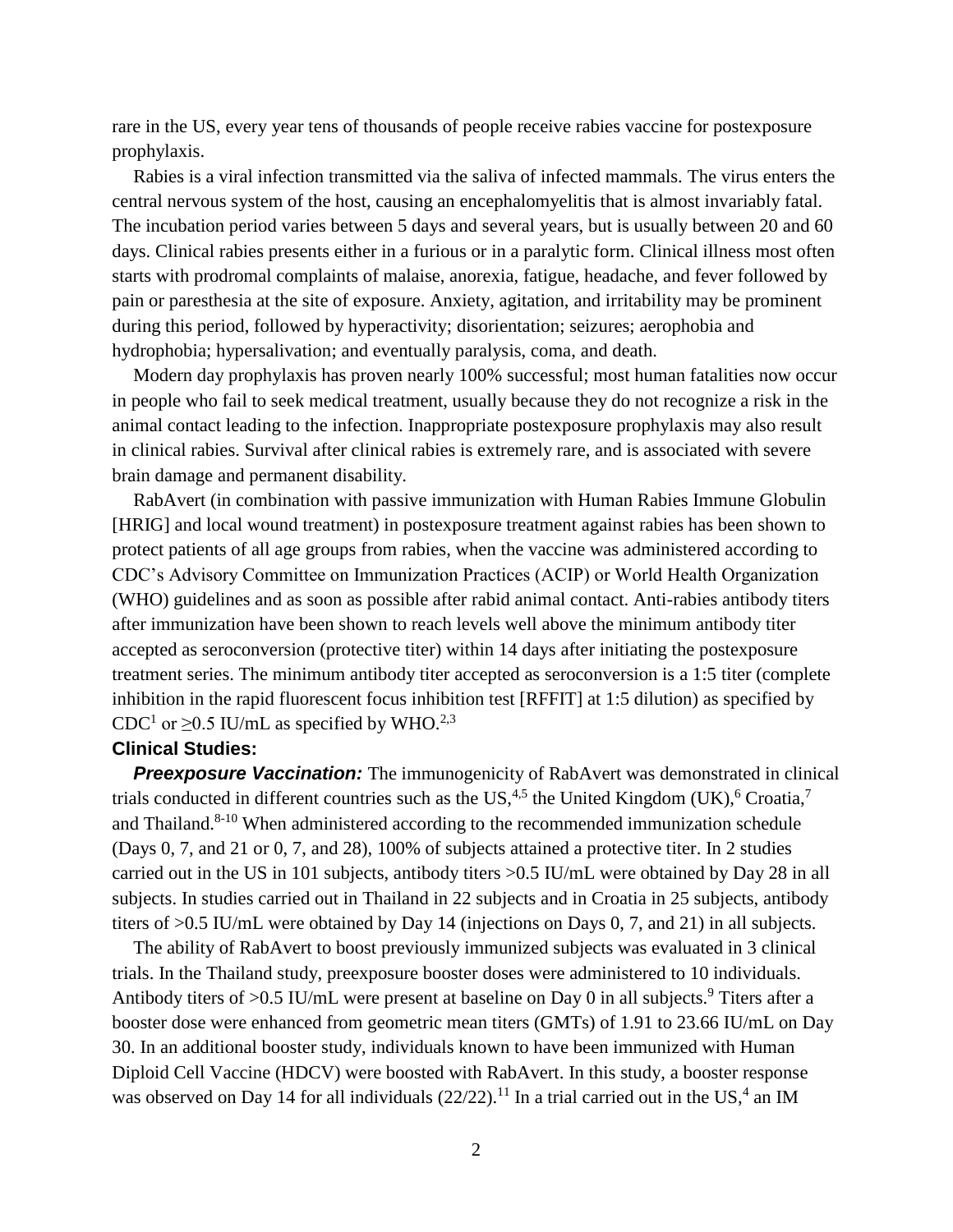booster dose of RabAvert resulted in a significant increase in titers in all subjects (35/35), regardless of whether they had received RabAvert or HDCV as the primary vaccine.

Persistence of antibody after immunization with RabAvert was evaluated. In a trial performed in the UK, neutralizing antibody titers >0.5 IU/mL were present 2 years after immunization in all sera (6/6) tested.

**Preexposure Vaccination in Children:** Preexposure administration of RabAvert in 11 Thai children aged 2 years and older resulted in antibody levels higher than 0.5 IU/mL on Day 14 in all children. $12$ 

**Postexposure Treatment:** RabAvert, when used in the recommended postexposure WHO program of 5 to 6 IM injections of 1 mL (Days 0, 3, 7, 14, and 30 and optionally on Day 90) provided protective titers of neutralizing antibody ( $> 0.5$  IU/mL) in 158/160 patients<sup>8,9,13-16</sup> within 14 days and in 215/216 patients by Days 28 to 38.

Of these, 203 were followed for at least 10 months. No case of rabies was observed.<sup>8,9,13-20</sup> Some patients received HRIG, 20 to 30 IU/kg body weight, or Equine Rabies Immune Globulin (ERIG), 40 IU/kg body weight, at the time of the first dose. In most studies, 8,9,13,17 the addition of either HRIG or ERIG caused a slight decrease in GMTs which was neither clinically relevant nor statistically significant. In one study,<sup>16</sup> patients receiving HRIG had significantly lower ( $P < 0.05$ ) GMTs on Day 14; however, this was not clinically relevant. After Day 14 there was no statistical significance.

The results of several studies of normal volunteers receiving the postexposure WHO regimen, i.e., "simulated" postexposure, showed that with sampling by Days 28 to 30, 205/208 vaccinees had protective titers >0.5 IU/mL.

No postexposure vaccine failures have occurred in the US since cell culture vaccines have been routinely used.<sup>1</sup> Failures have occurred abroad, almost always after deviation from the recommended postexposure treatment protocol.<sup>21-24</sup> In 2 cases with bites to the face, treatment failed although no deviation from the recommended postexposure treatment protocol appeared to have occurred.<sup>25</sup>

**Postexposure Treatment in Children:** In a 10-year serosurveillance study, RabAvert was administered to 91 children aged 1 to 5 years and 436 children and adolescents aged 6 to 20 years.<sup>19</sup> The vaccine was effective in both age groups. None of these patients developed rabies.

One newborn received RabAvert on an immunization schedule of Days 0, 3, 7, 14, and 30; the antibody concentration on Day 37 was 2.34 IU/mL. There were no clinically significant adverse events.<sup>26</sup>

#### **INDICATIONS AND USAGE**

RabAvert is indicated for preexposure vaccination, in both primary series and booster dose, and for postexposure prophylaxis against rabies in all age groups.

Usually an immunization series is initiated and completed with 1 vaccine product. No clinical studies have been conducted that document a change in efficacy or the frequency of adverse reactions when the series is completed with a second vaccine product. However, for booster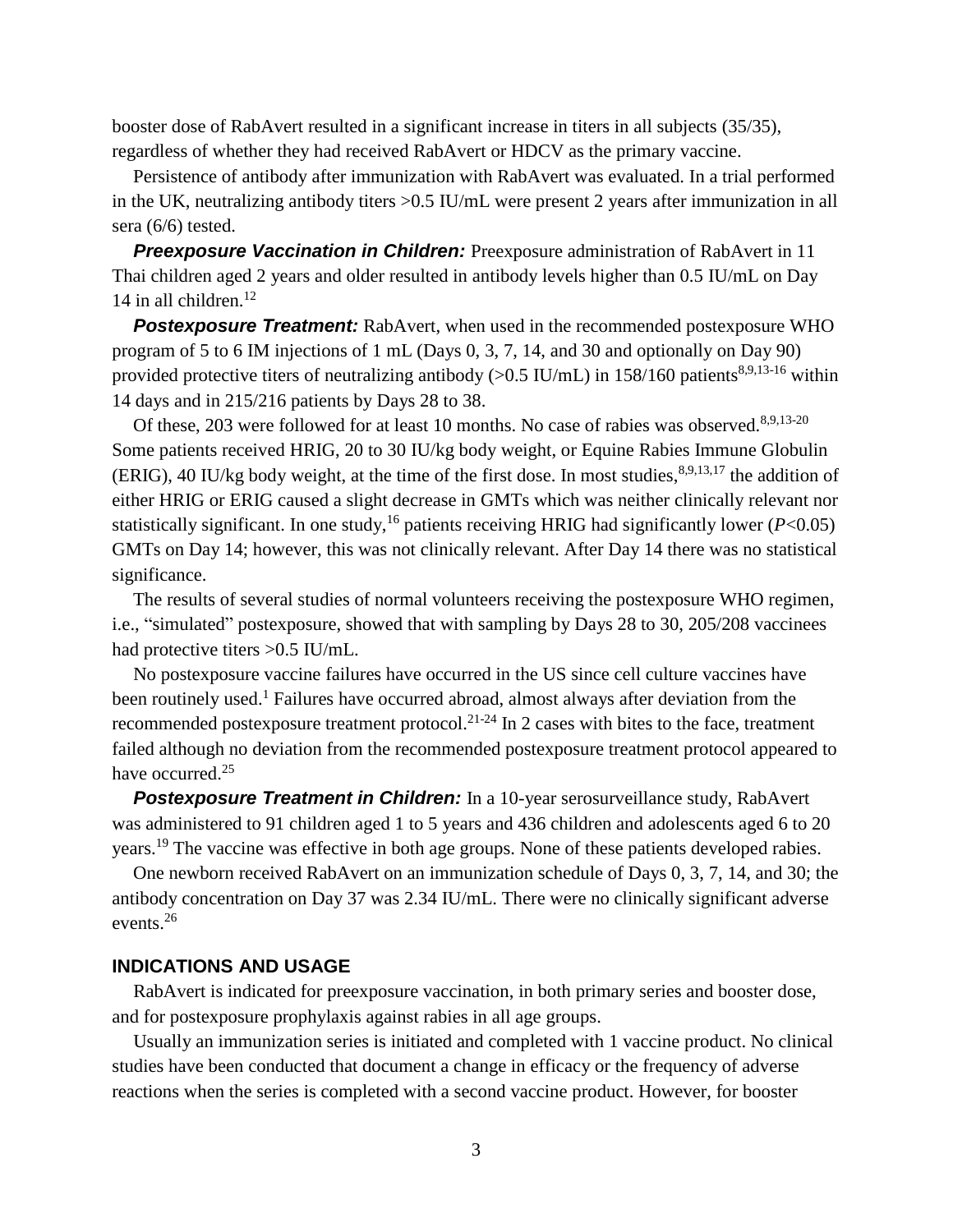immunization, RabAvert was shown to elicit protective antibody level responses in persons tested who received a primary series with HDCV. $4,11$ 

#### **Preexposure Vaccination:** See Table 1 and DOSAGE AND ADMINISTRATION.

Preexposure vaccination consists of 3 doses of RabAvert 1.0 mL given intramuscularly (deltoid region), 1 each on Days 0, 7, and 21 or  $28<sup>1</sup>$  (see also Table 1 for criteria for preexposure vaccination).

Preexposure vaccination does not eliminate the need for additional therapy after a known rabies exposure (see DOSAGE AND ADMINISTRATION: Postexposure Prophylaxis of Previously Immunized Persons).

Preexposure vaccination should be offered to persons in high-risk groups, such as veterinarians, animal handlers, wildlife officers in areas where animal rabies is enzootic, certain laboratory workers, and persons spending time in foreign countries where rabies is endemic. Persons whose activities bring them into contact with potentially rabid dogs, cats, foxes, skunks, bats, or other species at risk of having rabies should also be considered for preexposure vaccination. International travelers might be candidates for preexposure vaccination if they are likely to come in contact with animals in areas where dog rabies is enzootic and immediate access to appropriate medical care, including biologics, might be limited. $27,28$ 

Preexposure vaccination is given for several reasons. First, it may provide protection to persons with inapparent exposure to rabies. Second, it may protect persons whose postexposure therapy might be expected to be delayed. Finally, although it does not eliminate the need for prompt therapy after a rabies exposure, it simplifies therapy by eliminating the need for globulin and decreasing the number of doses of vaccine needed. This is of particular importance for persons at high risk of being exposed in countries where the available rabies-immunizing products may carry a higher risk of adverse reactions.

In some instances, booster doses of vaccine should be administered to maintain a serum titer corresponding to at least complete neutralization at a 1:5 serum dilution by the RFFIT (Table 1); each booster immunization consists of a single dose. See CLINICAL PHARMACOLOGY. Serum antibody determinations to decide upon the need for a booster dose is suggested by ACIP and is considered cost effective.

| <b>Risk Category and Nature</b> |                                           | <b>Preexposure Prophylaxis</b>       |
|---------------------------------|-------------------------------------------|--------------------------------------|
| of Risk                         | <b>Typical Populations</b>                | <b>Recommendations</b>               |
| Continuous. Virus present       | Rabies research lab workers, <sup>b</sup> | Primary course. Serologic            |
| continuously, often in high     | rabies biologics production               | testing every 6 months; booster      |
| concentrations. Specific        | workers.                                  | vaccination if antibody titer is     |
| exposures likely to go          |                                           | below acceptable level. <sup>b</sup> |
| unrecognized. Bite, non-bite,   |                                           |                                      |
| or aerosol exposure.            |                                           |                                      |

**Table 1. Rabies Preexposure Prophylaxis Guide – United States, 1999<sup>a</sup>**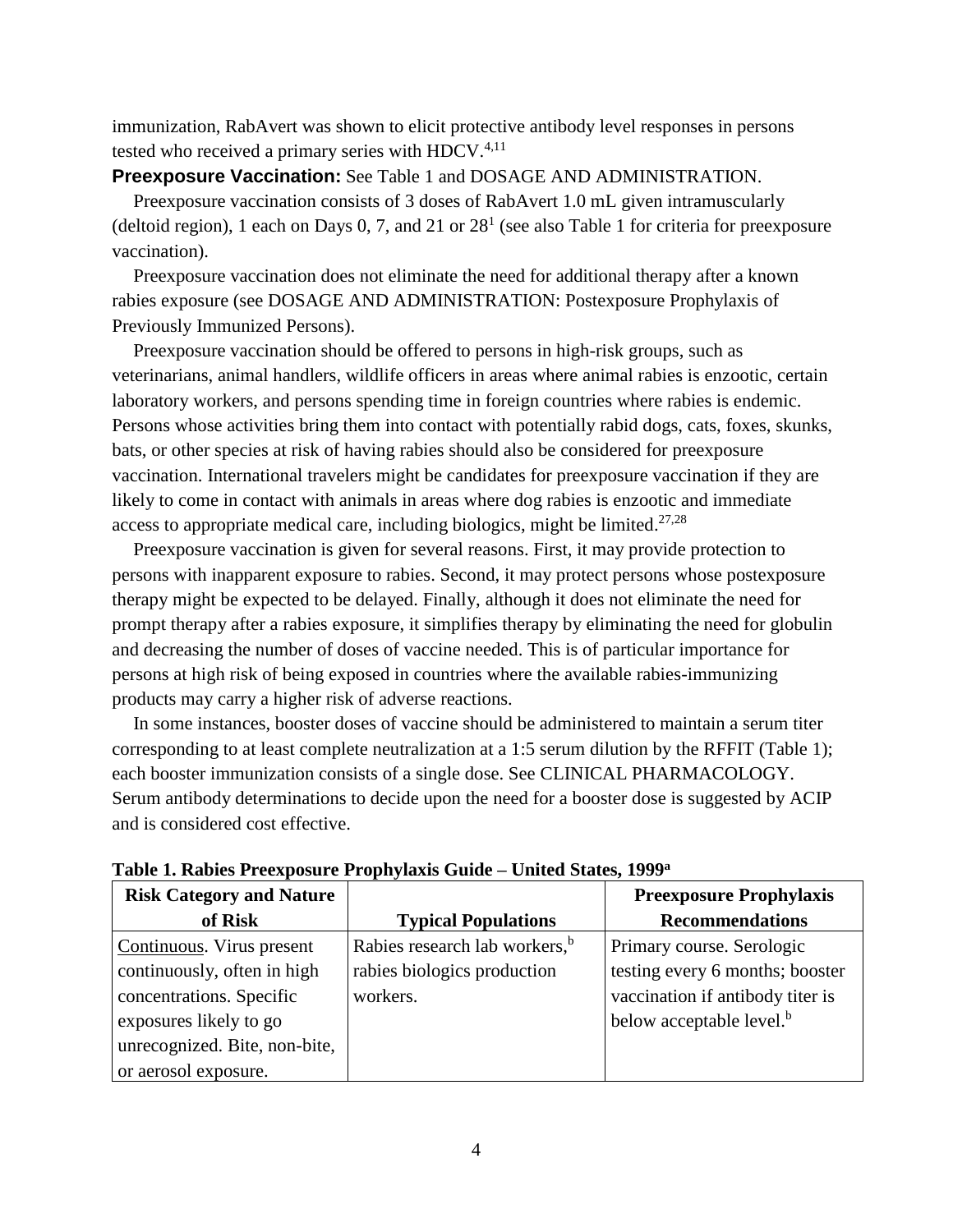| Frequent. Exposure usually     | Rabies diagnostic lab workers, <sup>b</sup> | Primary course. Serologic                    |  |
|--------------------------------|---------------------------------------------|----------------------------------------------|--|
| episodic, with source          | spelunkers, veterinarians and               | testing every 2 years; booster               |  |
| recognized, but exposure       | staff, and animal-control and               | vaccination if antibody titer is             |  |
| might be unrecognized. Bite,   | wildlife workers in rabies                  | below acceptable level. <sup>c</sup>         |  |
| non-bite, or aerosol exposure. | enzootic areas.                             |                                              |  |
| Infrequent (greater than       | Veterinarians and animal-                   | Primary course. No serologic                 |  |
| population-at-large).          | control and wildlife workers in             | testing or booster vaccination. <sup>c</sup> |  |
| Exposure nearly always         | areas with low rabies rates.                |                                              |  |
| episodic with source           | Veterinary students. Travelers              |                                              |  |
| recognized. Bite or non-bite   | visiting areas where rabies is              |                                              |  |
| exposure.                      | enzootic and immediate access               |                                              |  |
|                                | to appropriate medical care                 |                                              |  |
|                                | including biologics is limited.             |                                              |  |
| Rare (population-at-large).    | US population-at-large,                     | No vaccination necessary.                    |  |
| Exposures always episodic      | including persons in rabies-                |                                              |  |
| with source recognized. Bite   | epizootic areas.                            |                                              |  |
| or non-bite exposure.          |                                             |                                              |  |

<sup>a</sup> Adapted from the Recommendations of the Advisory Committee on Immunization Practices: Human Rabies Prevention - United States, 1999.<sup>1</sup>

<sup>b</sup> Judgment of relative risk and extra monitoring of vaccination status of laboratory workers is the responsibility of the laboratory supervisor.<sup>29</sup>

 $\epsilon$  Minimum acceptable antibody level is complete virus neutralization at a 1:5 serum dilution by rapid fluorescent focus inhibition test. A booster dose should be administered if the titer falls below this level.

# **Postexposure Treatment:** See Table 2 and DOSAGE AND ADMINISTRATION.

The following recommendations are only a guide. In applying them, take into account the animal species involved, the circumstances of the bite or other exposure, the immunization status of the animal, and presence of rabies in the region (as outlined below). Local or state public health officials should be consulted if questions arise about the need for rabies prophylaxis.<sup>1</sup>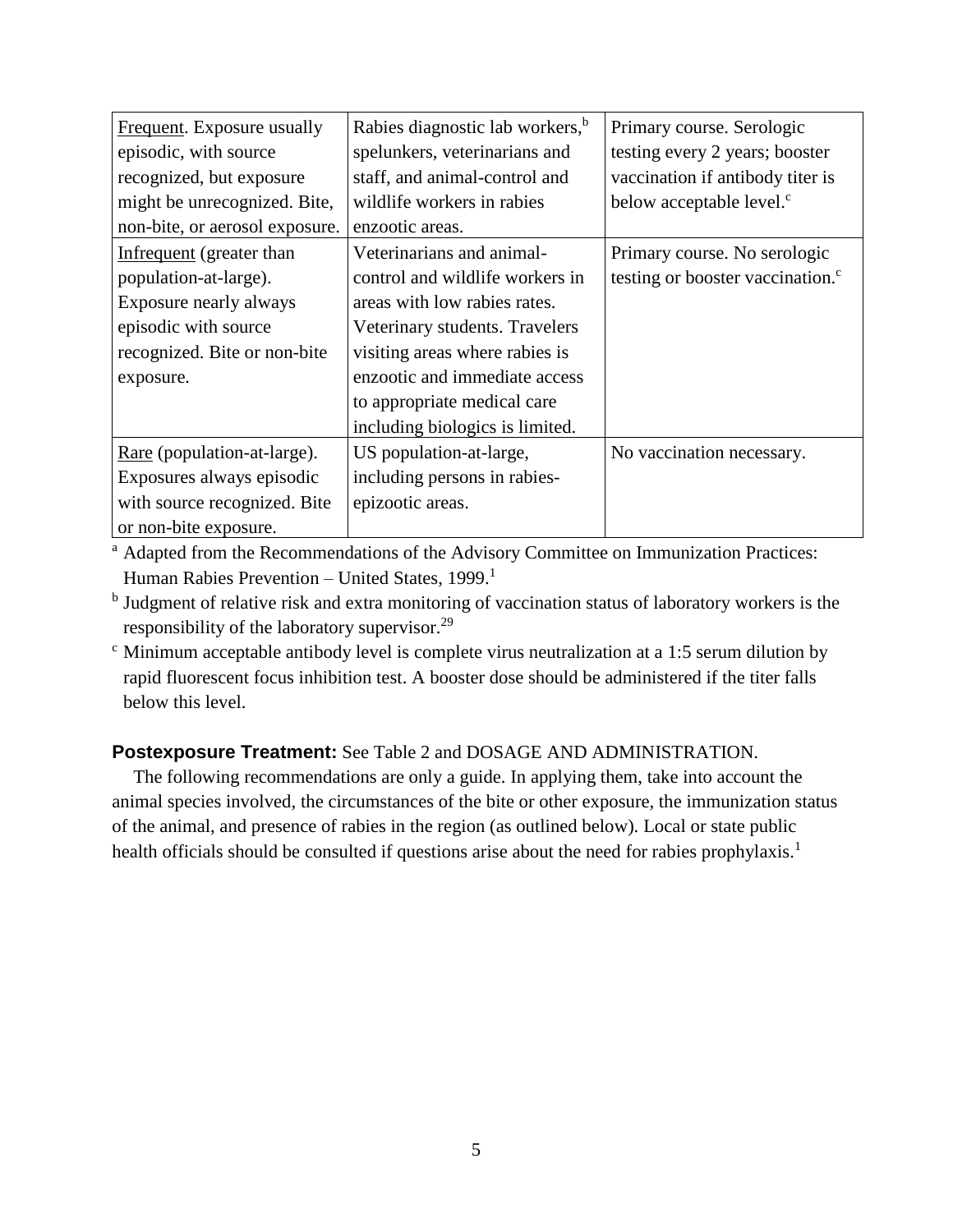|                           | <b>Evaluation and Disposition</b> | <b>Postexposure Prophylaxis</b>  |
|---------------------------|-----------------------------------|----------------------------------|
| <b>Animal Type</b>        | of Animal                         | <b>Recommendations</b>           |
| Dogs, cats, and ferrets   | Healthy and available for 10      | Should not begin prophylaxis     |
|                           | days' observation                 | unless animal develops clinical  |
|                           |                                   | signs of rabies <sup>b</sup>     |
|                           |                                   |                                  |
|                           | Rabid or suspected rabid          | Immediately vaccinate            |
|                           | Unknown (e.g., escaped)           | Consult public health officials  |
| Skunks, raccoons, bats,   | Regarded as rabid unless animal   | Consider immediate vaccination   |
| foxes, and most other     | proven negative by laboratory     |                                  |
| carnivores                | tests <sup>c</sup>                |                                  |
| Livestock, small rodents, | Consider individually             | Consult public health officials. |
| lagomorphs (rabbits and   |                                   | Bites of squirrels, hamsters,    |
| hares), large rodents     |                                   | guinea pigs, gerbils, chipmunks, |
| (woodchucks and beavers), |                                   | rats, mice, other small rodents, |
| and other mammals         |                                   | rabbits, and hares almost never  |
|                           |                                   | require antirabies postexposure  |
|                           |                                   | prophylaxis.                     |

**Table 2. Rabies Postexposure Prophylaxis Guide – United States, 1999<sup>a</sup>**

<sup>a</sup> Adapted from the Recommendations of the Advisory Committee on Immunization Practices: Human Rabies Prevention - United States, 1999.<sup>1</sup>

<sup>b</sup> During the 10-day observation period, begin postexposure prophylaxis at the first sign of rabies in a dog, cat, or ferret that has bitten someone. If the animal exhibits clinical signs of rabies, it should be euthanized immediately and tested.

<sup>c</sup> The animal should be euthanized and tested as soon as possible. Holding for observation is not recommended. Discontinue vaccine if immunofluorescence test results of the animal are negative.

In the US, the following factors should be considered before antirabies treatment is initiated.

**Species of Biting Animal:** Wild terrestrial animals (especially skunks, raccoons, foxes, and coyotes) and bats are the animals most commonly infected with rabies and are the most important potential source of infection for both humans and domestic animals. Unless a wild animal is tested and shown not to be rabid, postexposure prophylaxis should be initiated upon bite or non-bite exposure to the animals (see definition in "Type of Exposure" below). If treatment has been initiated and subsequent testing in a qualified laboratory shows the exposing animal is not rabid, postexposure prophylaxis can be discontinued.<sup>1</sup>

The likelihood of rabies in a domestic animal varies from region to region; hence, the need for postexposure prophylaxis also varies. 1

Small rodents (such as squirrels, hamsters, guinea pigs, gerbils, chipmunks, rats, and mice) and lagomorphs (including rabbits and hares) are almost never found to be infected with rabies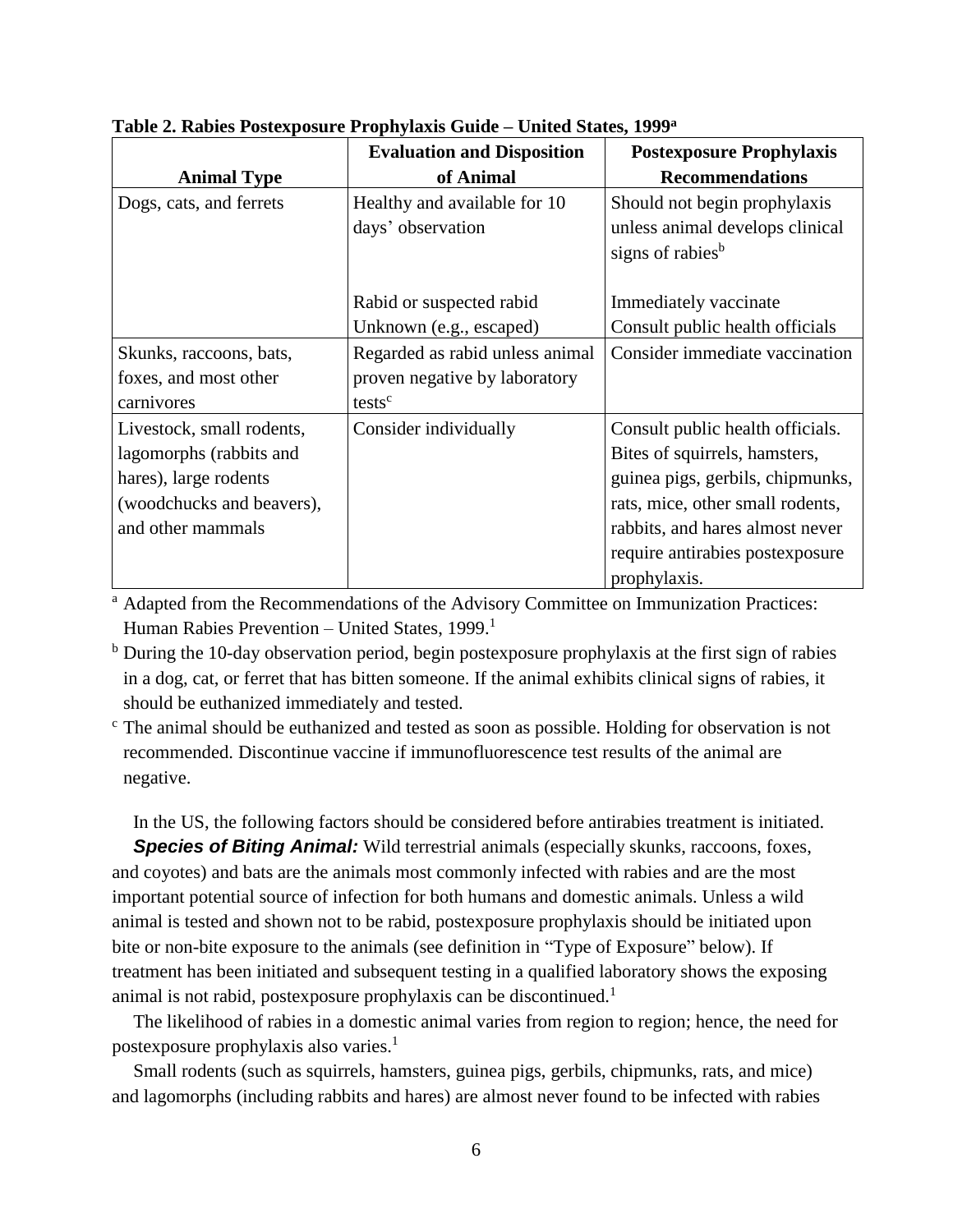and have not been known to transmit rabies to humans in the US. Bites from large rodents such as woodchucks (including groundhogs) and beavers should be considered as possible rabies exposures, especially in regions where rabies is enzootic in raccoons.<sup>30</sup> In all cases involving rodents, the state or local health department should be consulted before a decision is made to initiate antirabies postexposure prophylaxis.<sup>1</sup>

*Circumstances of Biting Incident:* An UNPROVOKED attack is more likely than a provoked attack to indicate the animal is rabid. Bites inflicted on a person attempting to feed or handle an apparently healthy animal should generally be regarded as PROVOKED. A currently vaccinated dog, cat, or ferret is unlikely to become infected with rabies.<sup>1</sup>

**Type of Exposure:** Rabies is transmitted by introducing the virus into open cuts or wounds in skin or via mucous membranes. The likelihood of rabies infection varies with the nature and extent of exposure. Two categories of exposure should be considered:

*Bite:* Any penetration of the skin by teeth. Bites to highly innervated areas such as the face and hands carry the highest risk, but the site of the bite should not influence the decision to begin treatment. Recent epidemiologic data suggest that even the very limited injury inflicted by a bat bite (compared with lesions caused by terrestrial carnivores) should prompt consideration of postexposure prophylaxis unless the bat is available for testing and is negative for evidence of rabies. 1

*Non-bite***:** The contamination of open wounds, abrasions, mucous membranes, or theoretically, scratches with saliva or other potentially infectious material (such as neural tissue) from a rabid animal constitutes a non-bite exposure. In all instances of potential human exposures involving bats, and the bat is not available for testing, postexposure prophylaxis might be appropriate even if a bite, scratch, or mucous membrane exposure is not apparent when there is reasonable probability that such exposure might have occurred. Postexposure prophylaxis can be considered for persons who were in the same room as the bat and who might be unaware that a bite or direct contact had occurred (e.g., a sleeping person awakens to find a bat in the room or an adult witnesses a bat in the room with a previously unattended child, mentally disabled person, or intoxicated person) and rabies cannot be ruled out by testing the bat. Other contact by itself, such as petting a rabid animal and contact with blood, urine, or feces (e.g., guano) of a rabid animal, does not constitute an exposure and is not an indication for prophylaxis. Because the rabies virus is inactivated by desiccation and ultraviolet irradiation, in general, if the material containing the virus is dry, the virus can be considered noninfectious. Two cases of rabies have been attributed to probable aerosol exposures in laboratories, and 2 cases of rabies in Texas could possibly have been due to airborne exposures in caves containing millions of bats.<sup>1</sup>

The only documented cases for rabies from human-to-human transmission occurred in 8 patients, including 2 in the US, who received corneas transplanted from persons who died of rabies undiagnosed at the time of death.<sup>1</sup> Stringent guidelines for acceptance of donor corneas have been implemented to reduce this risk.

Bite and non-bite exposure from humans with rabies theoretically could transmit rabies, but no laboratory-diagnosed cases occurring under such situations have been documented. Each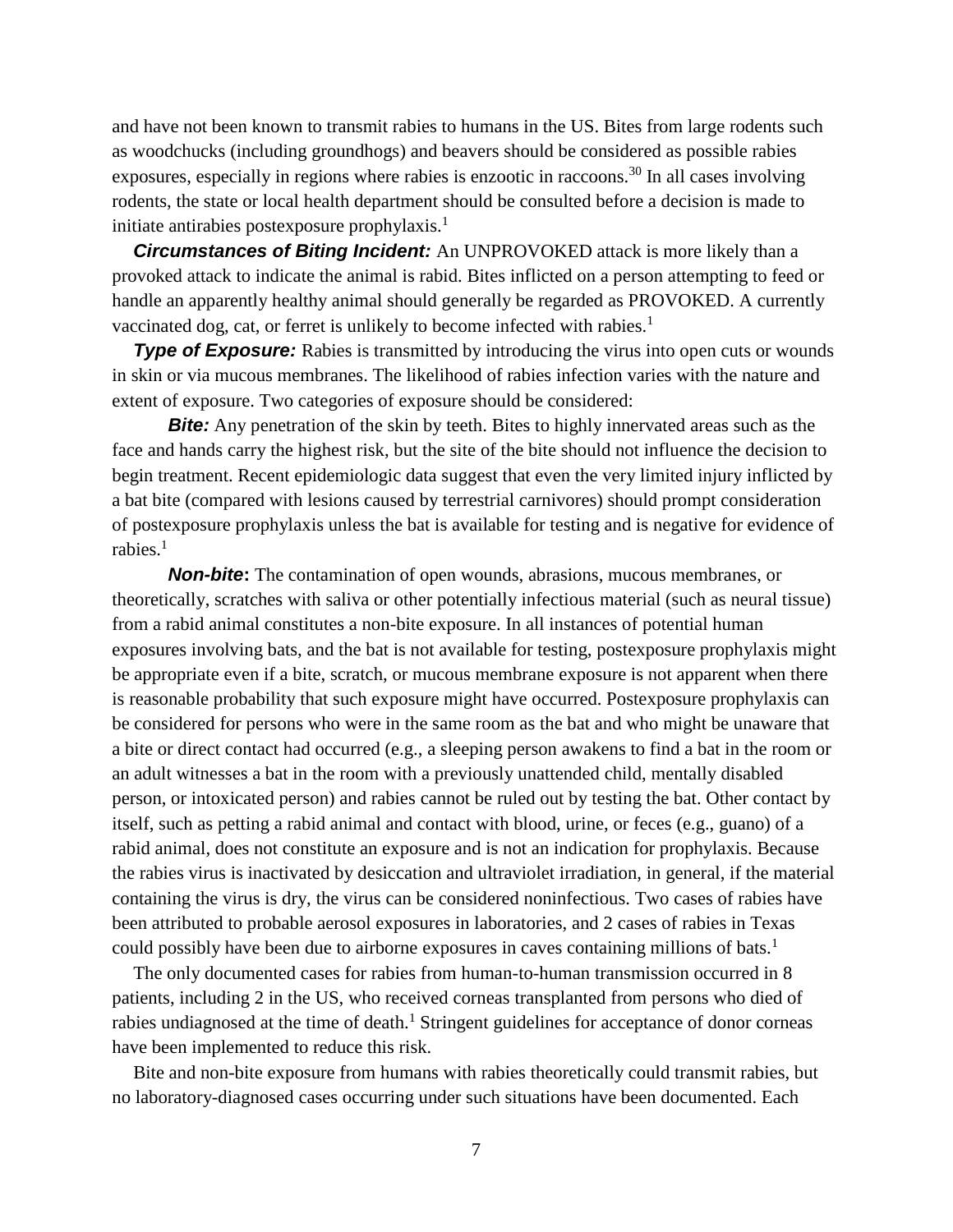potential exposure to human rabies should be carefully evaluated to minimize unnecessary rabies prophylaxis.<sup>1</sup>

#### **Postexposure Treatment Schedule:** See also DOSAGE AND ADMINISTRATION.

The essential components of rabies postexposure prophylaxis are prompt local treatment of wounds and administration of both HRIG and vaccine.

A complete course of postexposure treatment for previously unvaccinated adults and children consists of a total of 5 doses of vaccine, each 1.0 mL: one IM injection (deltoid) on each of Days 0, 3, 7, 14, and 28. For previously immunized adults and children, a total of 2 doses of vaccine, each 1.0 mL: one IM injection (deltoid) on each of Days 0 and 3. No HRIG should be administered to previously vaccinated persons as it may blunt their rapid memory response to rabies antigen.

*Local Treatment of Wounds:* Immediate and thorough washing of all bite wounds and scratches with soap and water is an important measure for preventing rabies. In animal studies, thorough local wound cleansing alone has been shown to reduce markedly the likelihood of rabies. Whenever possible, bite injuries should not be sutured to avoid further and/or deeper contamination. Tetanus prophylaxis and measures to control bacterial infection should be given as indicated. $<sup>1</sup>$ </sup>

**Postexposure Prophylaxis of Rabies:** The regimen for postexposure prophylaxis depends on whether or not the patient has been previously immunized against rabies (see below). For persons who have not previously been immunized against rabies, the schedule consists of an initial IM injection of HRIG exactly 20 IU/kg body weight in total. If anatomically feasible, the FULL DOSE of HRIG should be thoroughly infiltrated in the area around and into the wounds. Any remaining volume of HRIG should be injected intramuscularly at a site distant from rabies vaccine administration. HRIG should never be administered in the same syringe or in the same anatomical site as the rabies vaccine. HRIG is administered only once (for specific instructions for HRIG use, see the product package insert). The HRIG injection is followed by a series of 5 individual injections of RabAvert (1.0 mL each) given intramuscularly on Days 0, 3, 7, 14, and 28. Postexposure rabies prophylaxis should begin the same day exposure occurred or as soon after exposure as possible. The combined use of HRIG and RabAvert is recommended by the CDC for both bite and non-bite exposures, regardless of the interval between exposure and initiation of treatment.

In the event that HRIG is not readily available for the initiation of treatment, it can be given through the seventh day after administration of the first dose of vaccine. HRIG is not indicated beyond the seventh day because an antibody response to RabAvert is presumed to have begun by that time. $<sup>1</sup>$ </sup>

The sooner treatment is begun after exposure, the better. However, there have been instances in which the decision to begin treatment was made as late as 6 months or longer after exposure due to delay in recognition that an exposure had occurred. Postexposure antirabies treatment should always include administration of both passive antibody (HRIG) and immunization, with the exception of persons who have previously received complete immunization regimens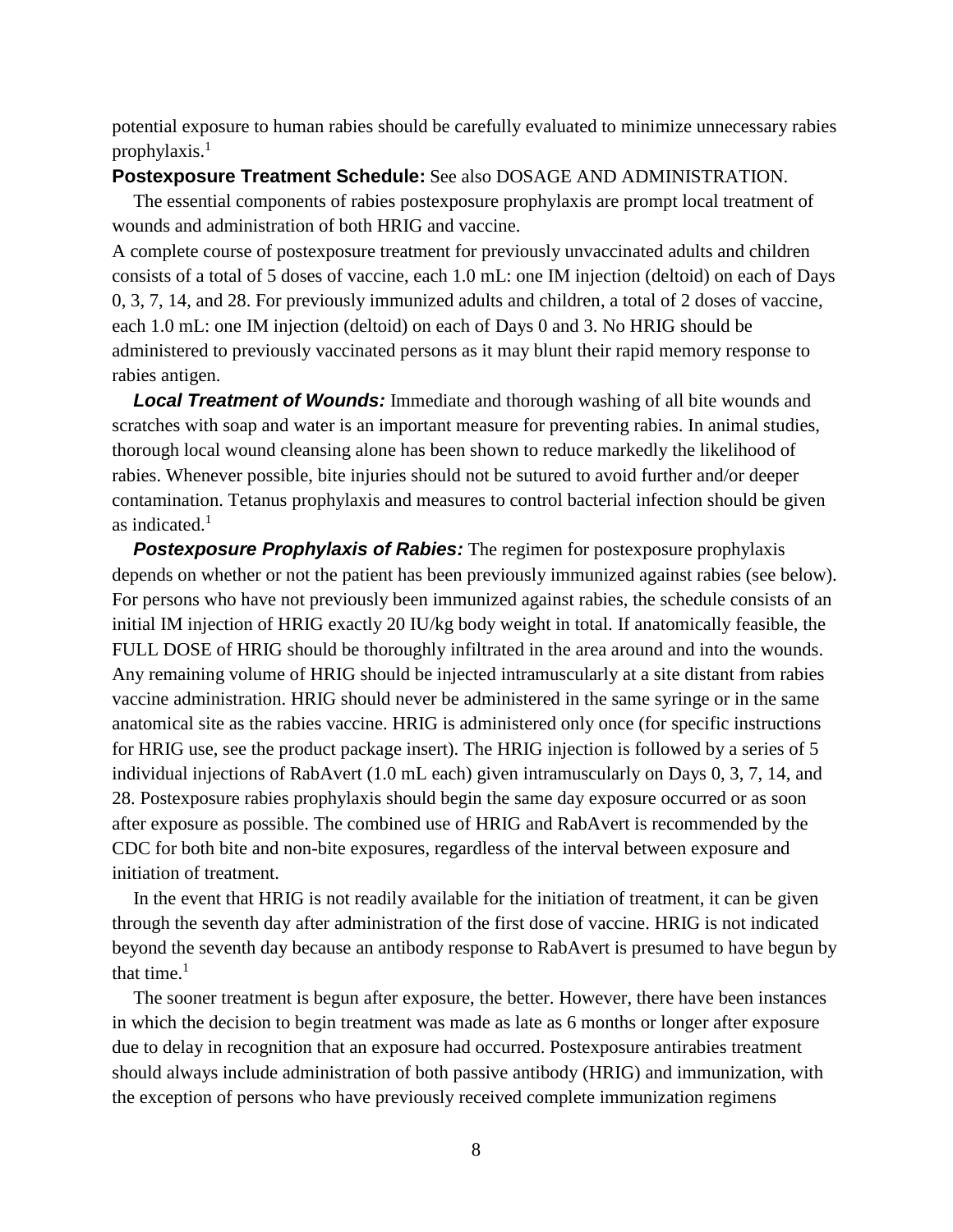(preexposure or postexposure) with a cell culture vaccine, or persons who have been immunized with other types of vaccines and have had documented rabies antibody titers. Persons who have previously received rabies immunization should receive 2 IM doses of RabAvert: one on Day 0 and another on Day 3. They should not be given HRIG as this may blunt their rapid memory response to rabies antigen.

**Postexposure Prophylaxis Outside the United States:** If postexposure treatment is begun outside the US with regimens or biologics that are not used in the US, it may be prudent to provide additional treatment when the patient reaches the US. State or local health departments should be contacted for specific advice in such cases.<sup>1</sup>

#### **CONTRAINDICATIONS**

#### **Preexposure Prophylaxis:**

**Hypersensitivity:** History of anaphylaxis to the vaccine or any of the vaccine components constitutes a contraindication to preexposure vaccination with this vaccine.

**Postexposure Prophylaxis:** In view of the almost invariably fatal outcome of rabies, there is no contraindication to postexposure prophylaxis, including pregnancy.<sup>1</sup>

#### **WARNINGS**

Patients considered to be at risk of a severe hypersensitivity reaction to the vaccine or any of the vaccine components should receive an alternative rabies vaccine if a suitable product is available.

Anaphylaxis, meningitis; neuroparalytic events such as encephalitis, transient paralysis; Guillain-Barré Syndrome; myelitis; retrobulbar neuritis; and multiple sclerosis have been reported to be temporally associated with the use of RabAvert. See PRECAUTIONS and ADVERSE REACTIONS. A patient's risk of developing rabies must be carefully considered, however, before deciding to discontinue immunization.

**For intramuscular use only.** For adults, the deltoid area is the preferred site of immunization; for small children and infants, administration into the anterolateral zone of the thigh is preferred. The use of the gluteal region should be avoided, since administration in this area may result in lower neutralizing antibody titers.<sup>1</sup>

Unintentional intravascular injection may result in systemic reactions, including shock.

Syncope (fainting) can occur in association with administration of injectable vaccines, including RabAvert. Syncope can be accompanied by transient neurological signs such as visual disturbance, paresthesia, and tonic-clonic limb movements. Procedures should be in place to avoid falling injury and to restore cerebral perfusion following syncope. See PRECAUTIONS and ADVERSE REACTIONS.

Development of active immunity after vaccination may be impaired in immune-compromised individuals. Please refer to PRECAUTIONS: Drug Interactions.

This product contains albumin, a derivative of human blood. It is present in RabAvert at concentrations of ≤0.3 mg/dose. Based on effective donor screening and product manufacturing processes, it carries an extremely remote risk for transmission of viral diseases. A theoretical risk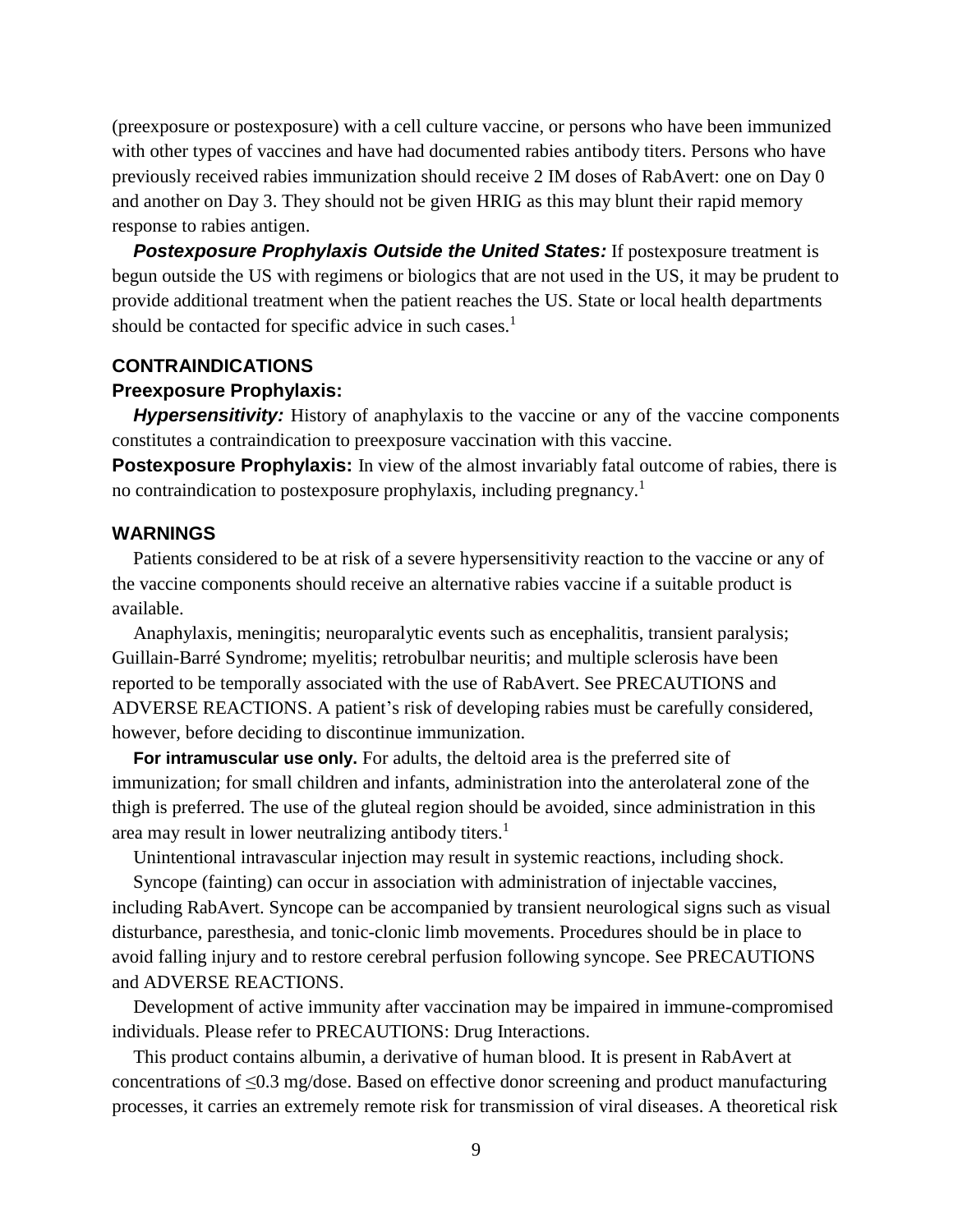for transmission of Creutzfeld-Jakob disease (CJD) also is considered extremely remote. No cases of transmission of viral diseases or CJD have ever been identified for albumin.

### **PRECAUTIONS**

**General:** The healthcare provider should question the patient, parent, or guardian about (1) the current health status of the vaccinee and (2) reactions to a previous dose of RabAvert or a similar product. Preexposure vaccination should be postponed in the case of sick and convalescent persons and those considered to be in the incubation stage of an infectious disease. A separate, sterile syringe and needle should be used for each patient. Needles must not be recapped and should be properly disposed of. As with any rabies vaccine, vaccination with RabAvert may not protect 100% of susceptible individuals.

**Hypersensitivity:** RabAvert contains residues of egg and chicken proteins, such as ovalbumin. In instances where individuals have developed clinical symptoms of anaphylaxis such as generalized urticaria, upper airway (lip, tongue, throat, laryngeal, or epiglottal) edema, laryngeal spasm or bronchospasm, hypotension, or shock, following exposure to egg or chicken protein, the vaccine should only be administered by personnel with the capability and facilities to manage anaphylaxis post vaccination.

Since reconstituted RabAvert contains processed bovine gelatin and trace amounts of neomycin, chlortetracycline, and amphotericin B, the possibility of allergic reactions in individuals hypersensitive to these substances should be considered when administering the vaccine.

Epinephrine injection (1:1,000) must be immediately available should anaphylactic or other allergic reactions occur.

When a person with a history of hypersensitivity must be given RabAvert, antihistamines may be given; epinephrine (1:1,000), volume replacement, corticosteroids, and oxygen should be readily available to counteract anaphylactic reactions.

**Drug Interactions:** Radiation therapy, antimalarials, corticosteroids, other immunosuppressive agents, and immunosuppressive illnesses can interfere with the development of active immunity after vaccination and may diminish the protective efficacy of the vaccine. Preexposure vaccination should be administered to such persons with the awareness that the immune response may be inadequate. Immunosuppressive agents should not be administered during postexposure therapy unless essential for the treatment of other conditions. When rabies postexposure prophylaxis is administered to persons receiving corticosteroids or other immunosuppressive therapy, or who are immunosuppressed, it is important that a serum sample on Day 14 (the day of the fourth vaccination) be tested for rabies antibody to ensure that an acceptable antibody response has been induced. $<sup>1</sup>$ </sup>

HRIG must not be administered at more than the recommended dose, since active immunization to the vaccine may be impaired.

No data are available regarding the concurrent administration of RabAvert with other vaccines.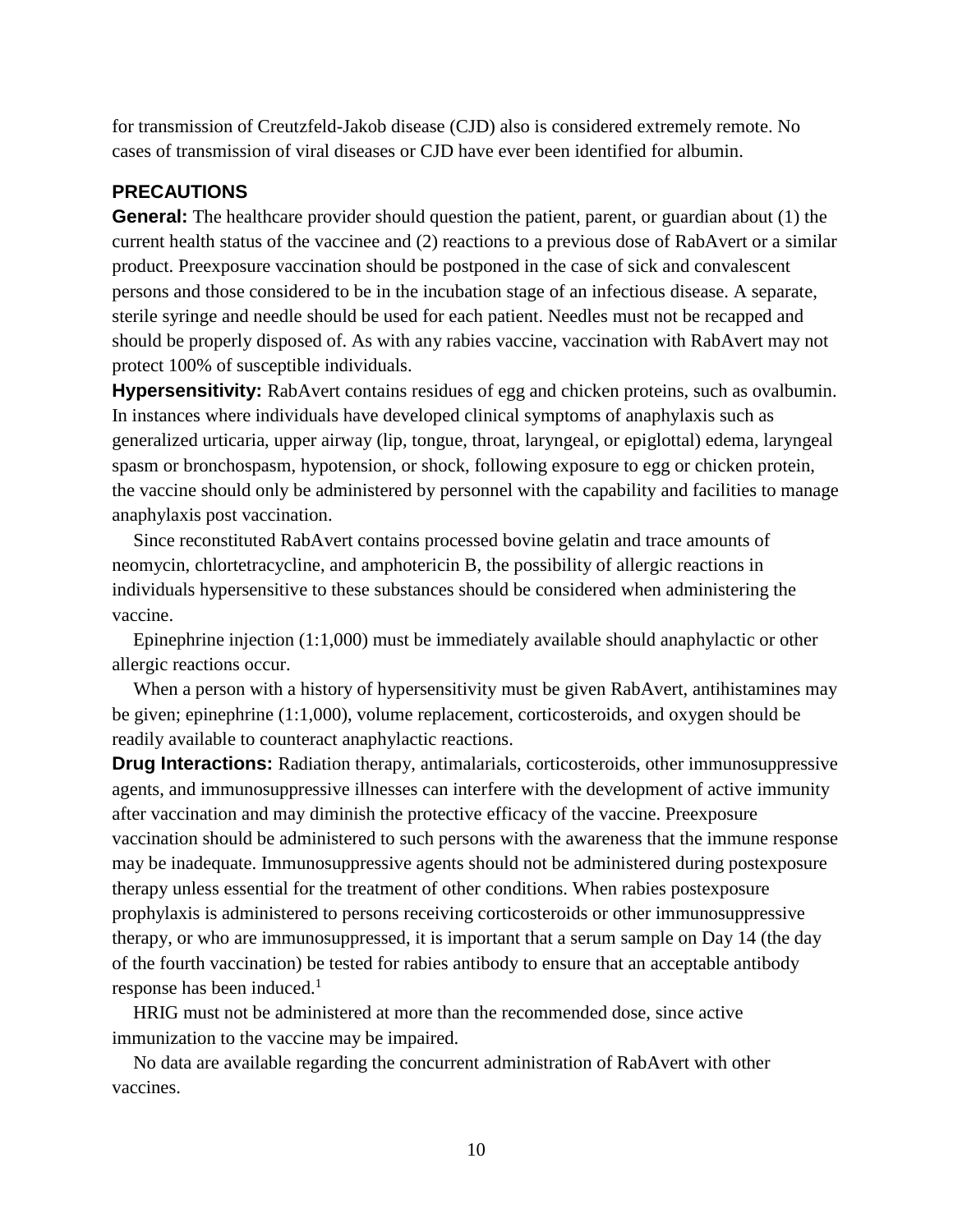**Carcinogenesis, Mutagenesis, Impairment of Fertility:** Long-term studies with RabAvert have not been conducted to assess the potential for carcinogenesis, mutagenesis, or impairment of fertility.

**Use in Pregnancy:** Animal reproductive studies have not been conducted with RabAvert. It is also not known whether RabAvert can cause fetal harm when administered to a pregnant woman or can affect reproduction capacity. RabAvert should be given to a pregnant woman only if clearly needed. The ACIP has issued recommendations for use of rabies vaccine in pregnant women. $<sup>1</sup>$ </sup>

**Use in Nursing Mothers:** It is not known whether RabAvert is excreted in animal or human milk, but many drugs are excreted in human milk. Although there are no data, because of the potential consequences of inadequately treated rabies exposure, nursing is not considered a contraindication to postexposure prophylaxis. If the risk of exposure to rabies is substantial, preexposure vaccination might also be indicated during nursing.

**Pediatric Use:** Children and infants receive the same dose of 1 mL, given intramuscularly, as do adults.

Only limited data on the safety and efficacy of RabAvert in the pediatric age group are available. However, in 3 studies some preexposure and postexposure experience has been gained<sup>12,19,26</sup> (see CLINICAL PHARMACOLOGY: Clinical Studies).

**Geriatric Use:** Clinical studies of RabAvert did not include sufficient numbers of subjects aged 65 and older to determine whether they respond differently from younger subjects. Other reported clinical experience has not identified differences in responses between the elderly and younger patients.

### **ADVERSE REACTIONS**

In very rare cases, neurological and neuroparalytical events have been reported in temporal association with administration of RabAvert (see WARNINGS). These include cases of hypersensitivity (see CONTRAINDICATIONS, WARNINGS, and PRECAUTIONS).

The most commonly occurring adverse reactions are injection site reactions, such as injection site erythema, induration, and pain; flu-like symptoms, such as asthenia, fatigue, fever, headache, myalgia, and malaise; arthralgia; dizziness; lymphadenopathy; nausea; and rash.

A patient's risk of acquiring rabies must be carefully considered before deciding to discontinue vaccination. Advice and assistance on the management of serious adverse reactions for persons receiving rabies vaccines may be sought from the state health department or CDC (see CONTRAINDICATIONS).

Local reactions such as induration, swelling, and reddening have been reported more often than systemic reactions. In a comparative trial in normal volunteers, Dreesen et al.*.* 4 described their experience with RabAvert compared with an HDCV rabies vaccine. Nineteen subjects received RabAvert and 20 received HDCV. The most commonly reported adverse reaction was pain at the injection site, reported in 45% of the HDCV group and 34% of the group receiving RabAvert. Localized lymphadenopathy was reported in about 15% of each group. The most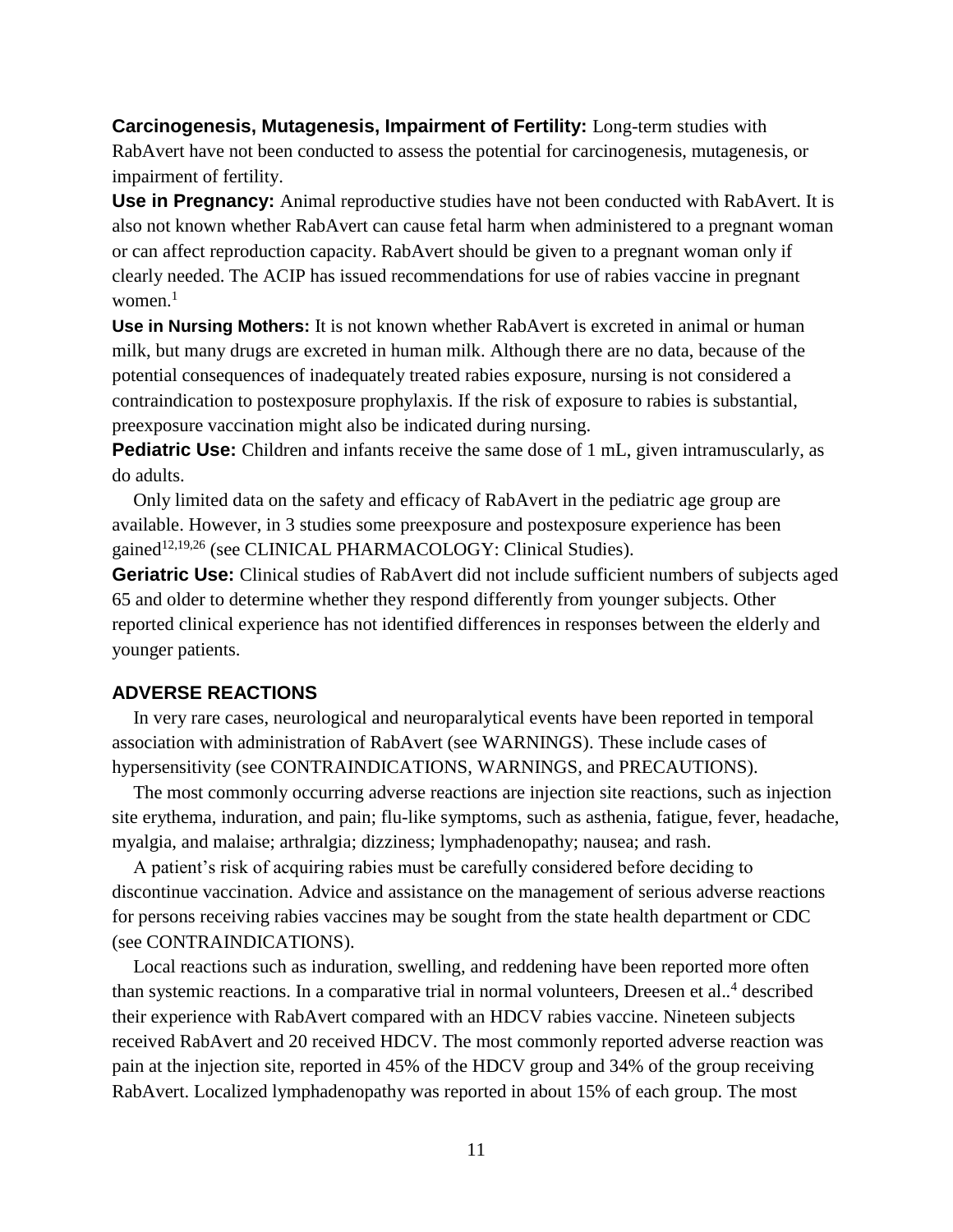common systemic reactions were malaise (15% RabAvert vs. 25% HDCV), headache (10% RabAvert vs. 20% HDCV), and dizziness (15% RabAvert vs. 10% HDCV). In a recent study in the US<sup>5</sup>, 83 subjects received RabAvert and 82 received HDCV. Again, the most common adverse reaction was pain at the injection site in 80% in the HDCV group and 84% in the group receiving RabAvert. The most common systemic reactions were headache (52% RabAvert vs. 45% HDCV), myalgia (53% RabAvert vs. 38% HDCV), and malaise (20% RabAvert vs. 17% HDCV). None of the adverse events were serious; almost all adverse events were of mild or moderate intensity. Statistically significant differences between vaccination groups were not found. Both vaccines were generally well tolerated.

Uncommonly observed adverse events include temperatures above 38°C (100°F), swollen lymph nodes, pain in limbs, and gastrointestinal complaints. In rare cases, patients have experienced severe headache, fatigue, circulatory reactions, sweating, chills, monoarthritis, and allergic reactions; transient paresthesias and 1 case of suspected urticaria pigmentosa have also been reported.

**Observed During Clinical Practice (See WARNINGS and PRECAUTIONS):** The following adverse reactions have been identified during post approval use of RabAvert. Because these reactions are reported voluntarily from a population of uncertain size, estimates of frequency cannot be made. These events have been chosen for inclusion due to their seriousness, frequency of reporting, causal connection to RabAvert, or a combination of these factors:

*Allergic:* Anaphylaxis, Type III hypersensitivity-like reactions, bronchospasm, urticaria, pruritus, edema.

*Central Nervous System:* Neuroparalysis, encephalitis, meningitis, transient paralysis, Guillain-Barré Syndrome, myelitis, retrobulbar neuritis, multiple sclerosis, presyncope, syncope, vertigo, visual disturbance.

*Cardiac:* Palpitations, hot flush.

*Local:* Extensive limb swelling.

*Skin and Subcutaneous Tissue Disorders:* Angioedema.

The use of corticosteroids to treat life-threatening neuroparalytic reactions may inhibit the development of immunity to rabies (see PRECAUTIONS, Drug Interactions).

Once initiated, rabies prophylaxis should not be interrupted or discontinued because of local or mild systemic adverse reactions to rabies vaccine. Usually such reactions can be successfully managed with anti-inflammatory and antipyretic agents.

**Reporting of Adverse Events:** Adverse events should be reported by the healthcare provider or patient to the US Department of Health and Human Services (DHHS) Vaccine Adverse Event Reporting System (VAERS). Report forms and information about reporting requirements or completion of the form can be obtained from VAERS by calling the toll-free number 1-800-822- 7967. 1 In the US, such events can be reported to GlaxoSmithKline: phone: 1-888-825-5249.

### **DOSAGE AND ADMINISTRATION**

**For intramuscular use only.** The individual dose for adults, children, and infants is 1 mL.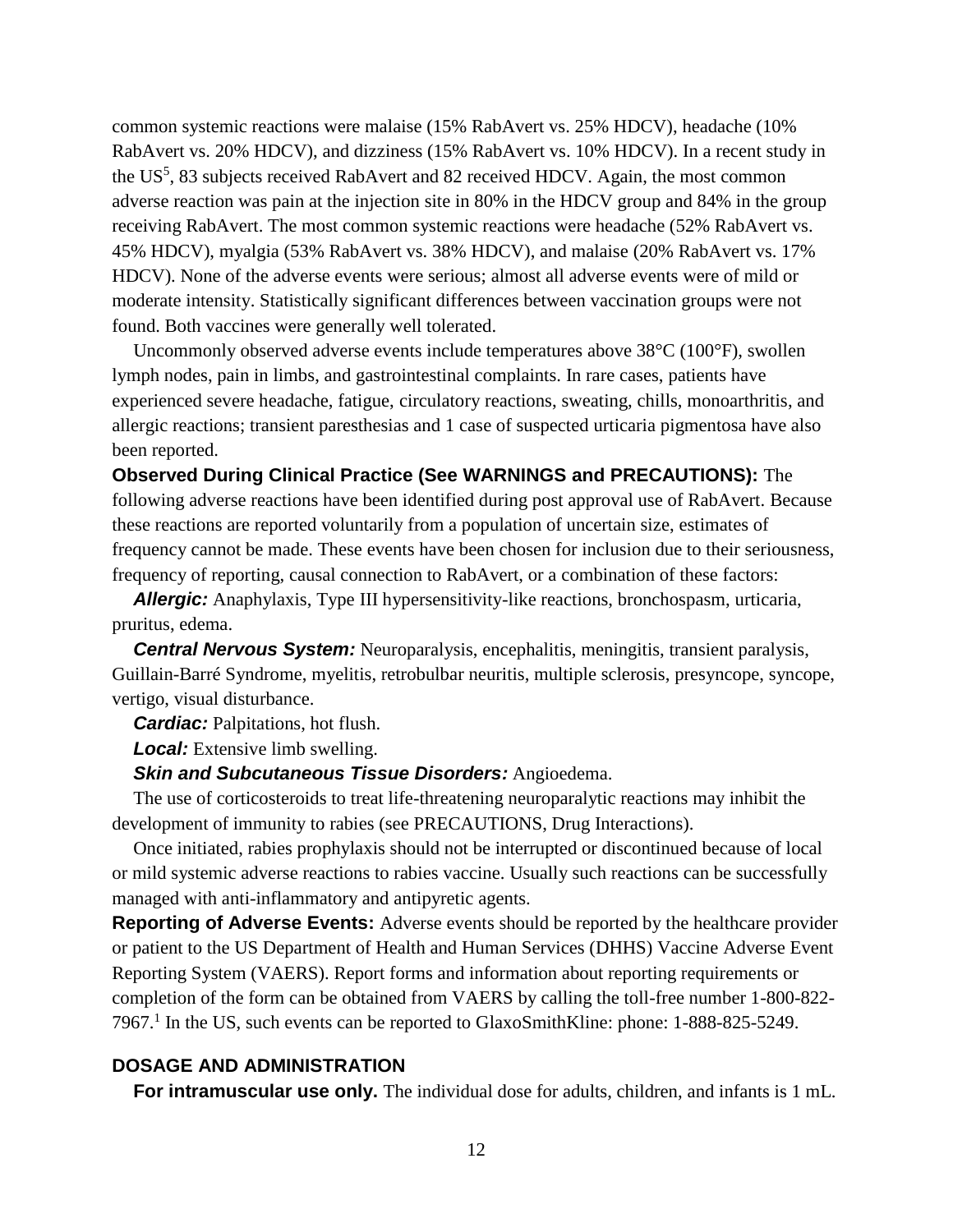In adults, administer vaccine by IM injection into the deltoid muscle. In small children and infants, administer vaccine into the anterolateral zone of the thigh. The gluteal area should be avoided for vaccine injections, since administration in this area may result in lower neutralizing antibody titers. Care should be taken to avoid injection into or near blood vessels and nerves. After aspiration, if blood or any suspicious discoloration appears in the syringe, do not inject but discard contents and repeat procedure using a new dose of vaccine at a different site.

#### **Preexposure Dosage:**

**Primary Immunization:** In the US, ACIP recommends 3 injections of 1 mL each: 1 injection on Day 0 and 1 on Day 7, and 1 either on Day 21 or 28 (for criteria for preexposure vaccination, see Table 1).

**Booster Immunization:** The individual booster dose is 1 mL, given intramuscularly.

Booster immunization is given to persons who have received previous rabies immunization and remain at increased risk of rabies exposure by reasons of occupation or avocation.

Persons who work with live rabies virus in research laboratories or vaccine production facilities (for continuous-risk category, see Table 1) should have a serum sample tested for rabies antibodies every 6 months. The minimum acceptable antibody level is complete virus neutralization at a 1:5 serum dilution by RFFIT. A booster dose should be administered if the titer falls below this level.

The frequent-risk category includes other laboratory workers such as those doing rabies diagnostic testing, spelunkers, veterinarians and staff, and animal-control and wildlife officers in areas where rabies is epizootic. Persons in the frequent-risk category should have a serum sample tested for rabies antibodies every 2 years and if the titer is less than complete neutralization at a 1:5 serum dilution by RFFIT should have a booster dose of vaccine. Alternatively, a booster can be administered in the absence of a titer determination.

The infrequent-risk category, including veterinarians, animal-control and wildlife officers working in areas of low rabies enzooticity (infrequent-exposure group), and international travelers to rabies enzootic areas, do not require routine preexposure booster doses of RabAvert after completion of a full primary preexposure vaccination scheme (Table 1).

**Postexposure Dosage: Immunization should begin as soon as possible after exposure.** A complete course of immunization consists of a total of 5 injections of 1 mL each: 1 injection on each of Days 0, 3, 7, 14, and 28 in conjunction with the administration of HRIG on Day 0. For children, see PRECAUTIONS: Pediatric Use.

Begin with the administration of HRIG. Give 20 IU/kg body weight.

This formula is applicable to all age groups, including infants and children. The recommended dosage of HRIG should not exceed 20 IU/kg body weight because it may otherwise interfere with active antibody production. Since vaccine-induced antibody appears within 1 week, HRIG is not indicated more than 7 days after initiating postexposure prophylaxis with RabAvert. If anatomically feasible, the FULL DOSE of HRIG should be thoroughly infiltrated in the area around and into the wounds. Any remaining volume of HRIG should be injected intramuscularly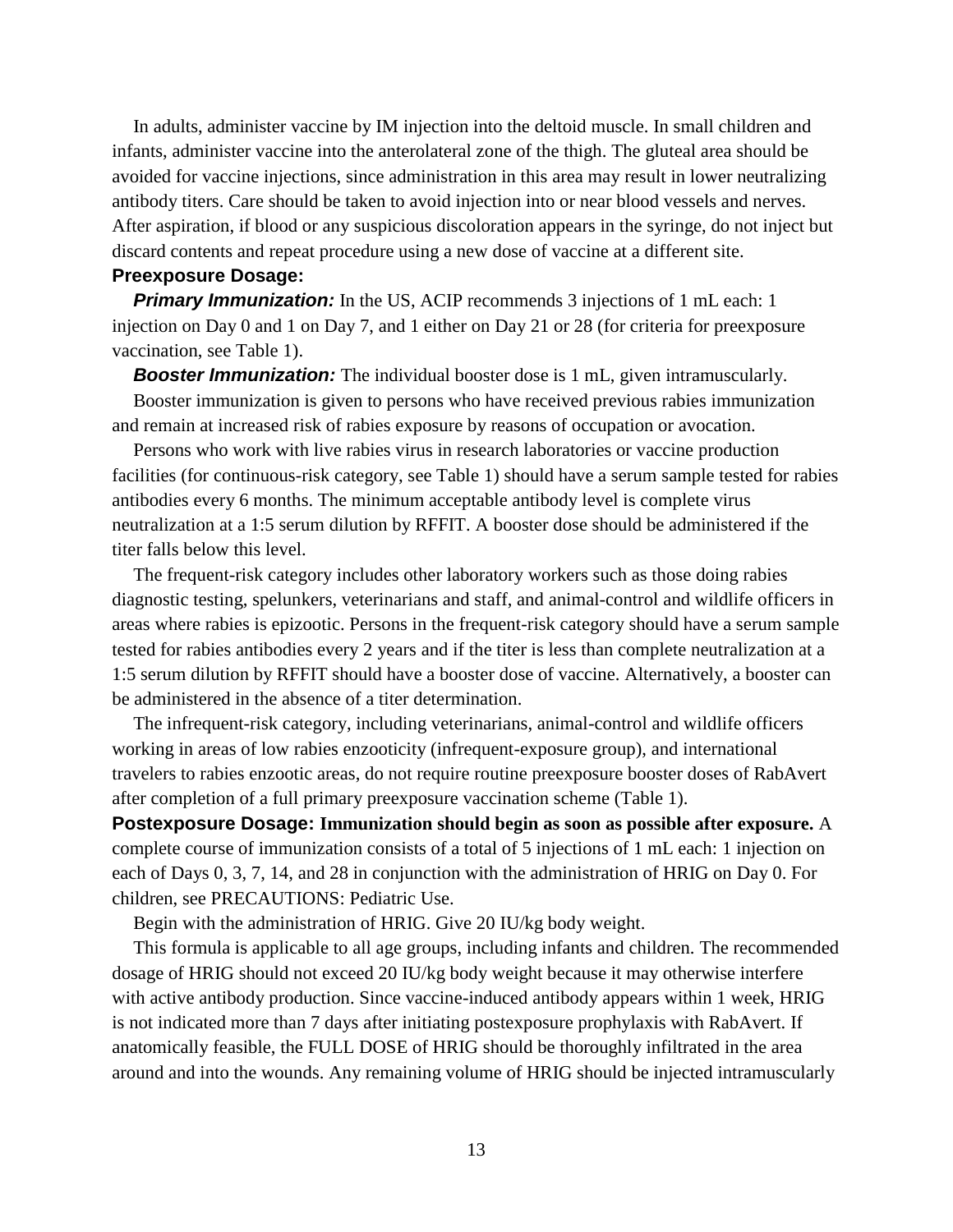at a site distant from rabies vaccine administration. HRIG should never be administered in the same syringe or in the same anatomical site as the rabies vaccine.

Because the antibody response following the recommended immunization regimen with RabAvert has been satisfactory, routine post-immunization serologic testing is not recommended. Serologic testing is indicated in unusual circumstances, as when the patient is known to be immunosuppressed. Contact the appropriate state health department or CDC for recommendations.

**Postexposure Prophylaxis of Previously Immunized Persons:** When rabies exposure occurs in a previously vaccinated person, that person should receive 2 IM (deltoid) doses (1 mL each) of RabAvert: one immediately and one 3 days later. HRIG should not be given in these cases. Persons considered to have been immunized previously are those who received a complete preexposure vaccination or postexposure prophylaxis with RabAvert or other tissue culture vaccines or have been documented to have had a protective antibody response to another rabies vaccine. If the immune status of a previously vaccinated person is not known, full postexposure antirabies treatment (HRIG plus 5 doses of vaccine) is recommended. In such cases, if a protective titer can be demonstrated in a serum sample collected before vaccine is given, treatment can be discontinued after at least 2 doses of vaccine.

**Instructions for Reconstituting RabAvert:** Parenteral drug products should be inspected visually for particulate matter and discoloration prior to administration. If either of these conditions exists, the vaccine should not be administered.



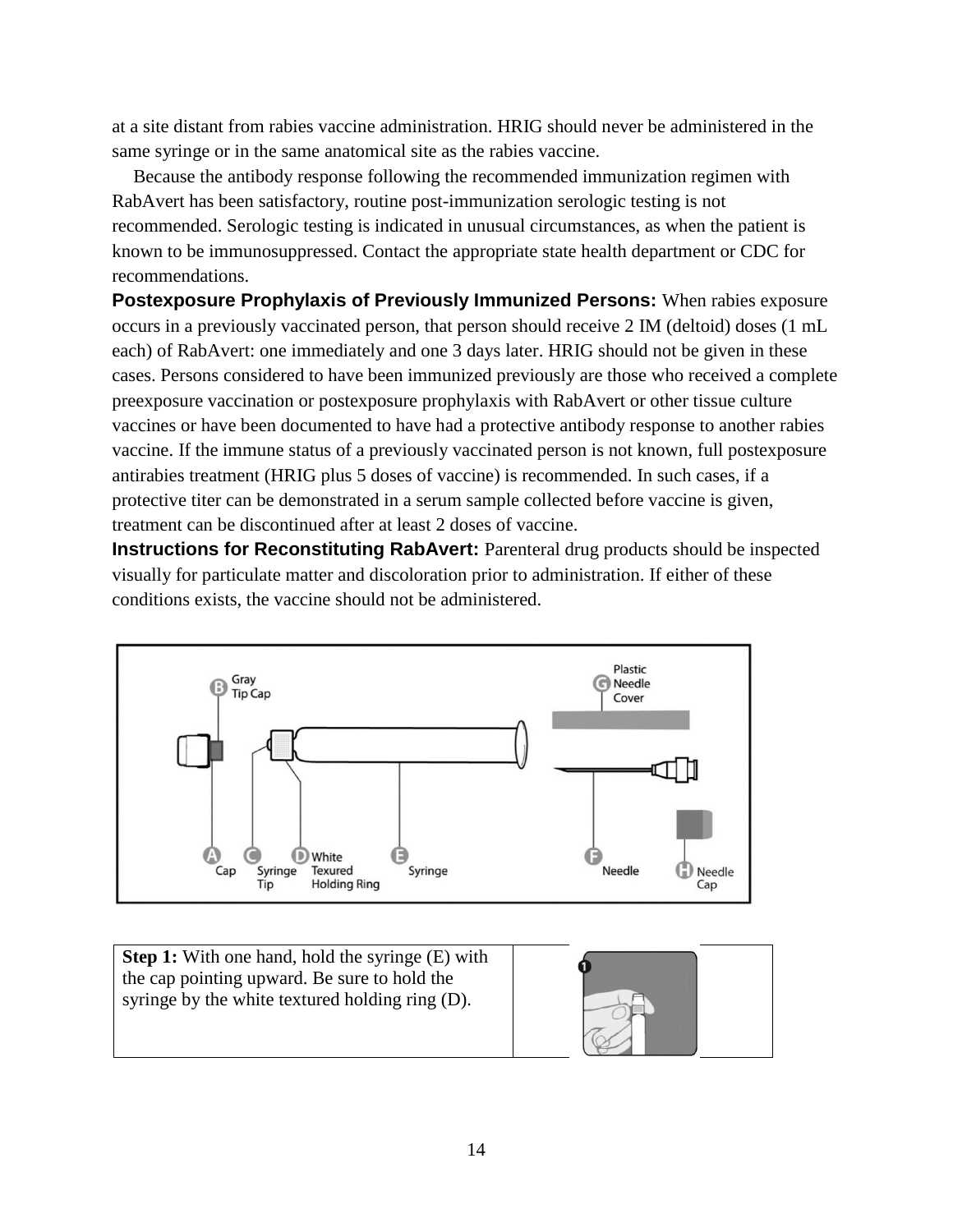| <b>Step 2:</b> With the other hand, grasp the cap (A) and<br>firmly rock it back and forth to break its<br>connection to the white textured holding ring (D).<br>Do not twist or turn the cap. |  |
|------------------------------------------------------------------------------------------------------------------------------------------------------------------------------------------------|--|
| <b>Step 3:</b> Lift up to remove the cap $(A)$ and the<br>attached gray tip cap (B). Be careful not to touch<br>the sterile syringe tip $(C)$ .                                                |  |

Needle application (these instructions apply to both the green and the orange needles):

| <b>Step 1:</b> Twist to remove the cap from the green<br>reconstitution needle. Do not remove the plastic<br>$cover(G)$ . This needle is the longer of the two<br>needles.                                                                                                                      |  |
|-------------------------------------------------------------------------------------------------------------------------------------------------------------------------------------------------------------------------------------------------------------------------------------------------|--|
| <b>Step 2:</b> With one hand, firmly hold syringe (E) by<br>white textured holding ring (D). With your other<br>hand, insert needle (F) and twist clockwise until it<br>locks into place. Once needle is locked, remove its<br>plastic cover $(G)$ .<br>The syringe $(E)$ is now ready for use. |  |

The package contains a vial of freeze-dried vaccine, a syringe containing 1 mL of sterile diluent, a sterile needle for reconstitution, and a sterile needle suitable for IM injection. The longer of the 2 needles supplied is the reconstitution needle. Affix the reconstitution needle to the syringe containing the Sterile Diluent for RabAvert. Insert the needle at a 45° angle and slowly inject the entire contents of the diluent (1 mL) into the vaccine vial. Mix gently to avoid foaming. The white, freeze-dried vaccine dissolves to give a clear to slightly opalescent, colorless to slightly pink suspension. Withdraw the total amount of dissolved vaccine into the syringe and replace the long needle with the smaller needle for IM injection. The reconstituted vaccine should be used immediately.

A separate sterile syringe and needle should be used for each patient. Needles must not be recapped and should be disposed of properly.

The lyophilization of the vaccine is performed under reduced pressure and the subsequent closure of the vials is done under vacuum. If there is no negative pressure in the vial, injection of Sterile Diluent for RabAvert would lead to an excess positive pressure in the vial. After reconstitution of the vaccine, it is recommended to unscrew the syringe from the needle to eliminate the negative pressure. After that, the vaccine can be easily withdrawn from the vial. It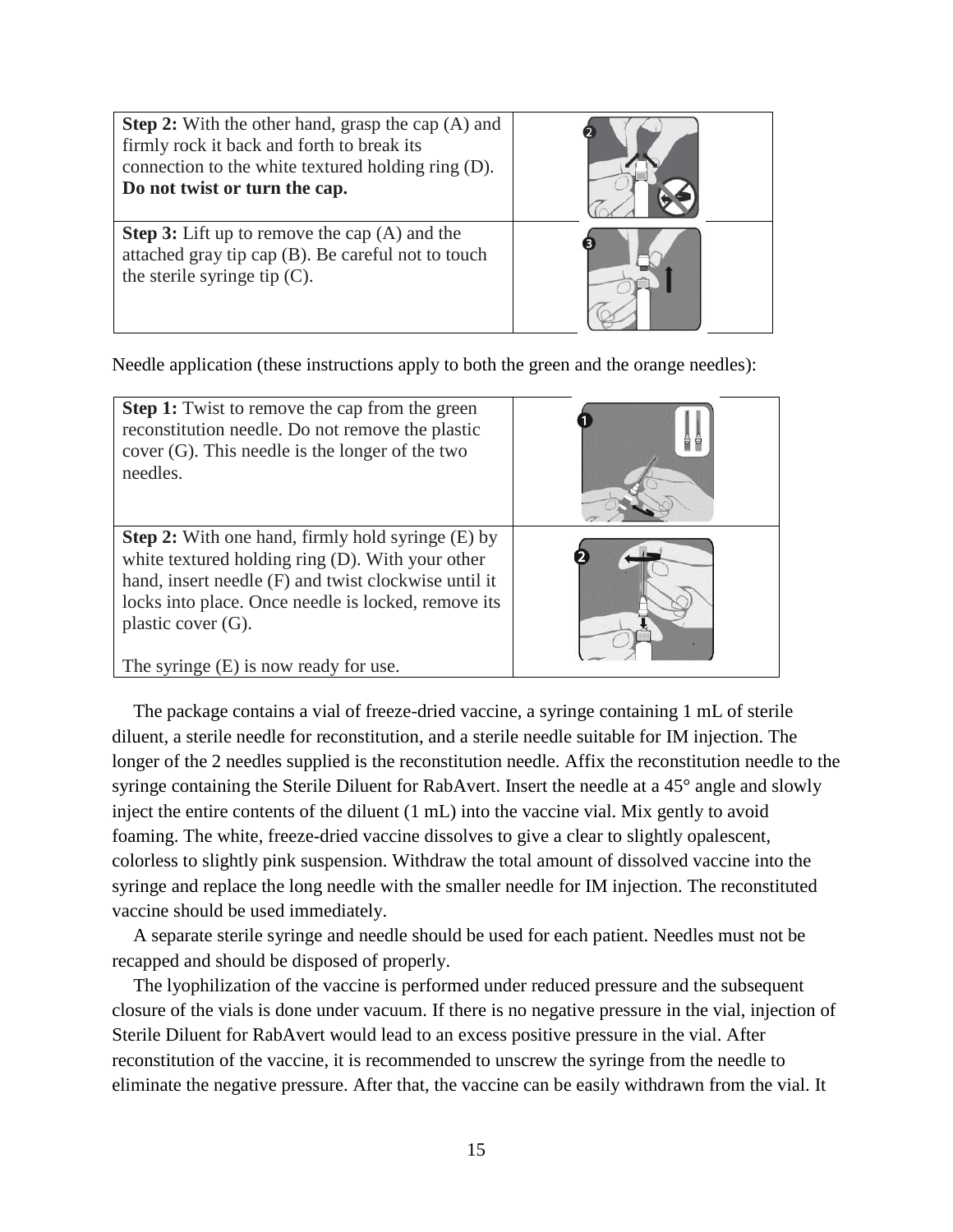is not recommended to induce excess pressure, since over-pressurization may prevent withdrawing the proper amount of the vaccine.

# **HOW SUPPLIED**

RabAvert product presentation is listed in Table 3.

|                     | <b>Carton NDC</b> |                                                                                                                                |
|---------------------|-------------------|--------------------------------------------------------------------------------------------------------------------------------|
| <b>Presentation</b> | <b>Number</b>     | <b>Components</b>                                                                                                              |
| Single-dose kit     | 58160-964-12      | • 1 vial of freeze-dried vaccine containing a single<br>dose [NDC 58160-966-01]                                                |
|                     |                   | • 1 disposable prefilled syringe of Sterile Diluent<br>for reconstitution $(1 \text{ mL})$ [NDC 58160-967-02]                  |
|                     |                   | • 1 small needle for injection (25 gauge, 1 inch)<br>and 1 long needle for reconstitution (21 gauge, 1)<br>$\frac{1}{2}$ inch) |

Table 3. RabAvert Product Presentation

RabAvert should be stored protected from light at 2°C to 8°C (36°F to 46°F). After reconstitution, the vaccine is to be used immediately. The vaccine may not be used after the expiration date given on package and container.

# **REFERENCES**

- 1. CDC. Recommendations of the Advisory Committee on Immunization Practices (ACIP). Human Rabies Prevention – United States, 1999. Morbidity and Mortality Weekly Report Recommendations and Report, January 8, 1999, Vol.48, RR-1; 1.1-21.
- 2. Smith JS, Yager, PA & Baer, GM. A rapid reproducible test for determining rabies neutralizing antibody. Bull WHO. 1973; 48: 535-541.
- 3. Eighth Report of the WHO Expert Committee on Rabies. WHO Technical Report Series, no. 824; 1992.
- 4. Dreesen DW, et al. Two-year comparative trial on the immunogenicity and adverse effects of purified chick embryo cell rabies vaccine for preexposure immunization. *Vaccine*. 1989; 7: 397-400.
- 5. Dreesen, DW. Investigation of antibody response to purified chick embryo cell tissue culture vaccine (PCECV) or human diploid cell culture vaccine (HDCV) in healthy volunteers. Study synopsis 7USA401RA, September 1996 – December 1996 (unpublished).
- 6. Nicholson KG, et al. Preexposure studies with purified chick embryo cell culture rabies vaccine and human diploid cell vaccine: serological and clinical responses in man. *Vaccine*. 1987; 5: 208-210.
- 7. Vodopija I, et al. An evaluation of second generation tissue culture rabies vaccines for use in man: a four-vaccine comparative immunogenicity study using a preexposure vaccination schedule and an abbreviated 2-1-1 postexposure schedule. *Vaccine*. 1986; 4: 245-248.
- 8. Wasi C, et al. Purified chick embryo cell rabies vaccine (letter). *Lancet*. 1986; 1: 40.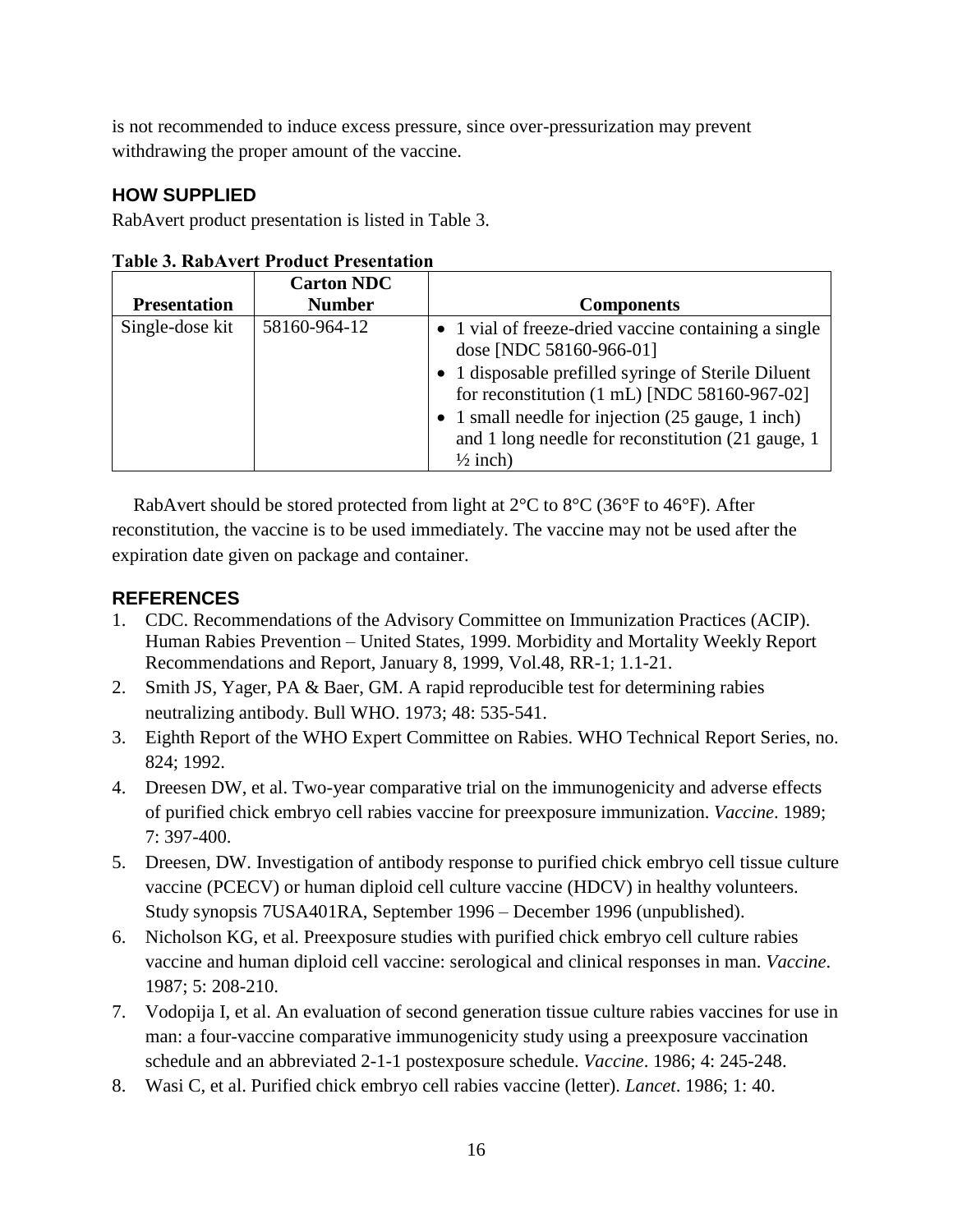- 9. Wasi C. Rabies prophylaxis with purified chick embryo (PCEC) rabies vaccine. Protocol 8T--201RA, 1983 - 1984 (unpublished).
- 10. Wasi C. Personal communication to Behringwerke AG, 1990.
- 11. Bijok U, et al. Clinical trials in healthy volunteers with the new purified chick embryo cell rabies vaccine for man. *J Commun Dis*. 1984; 16: 61-69.
- 12. Lumbiganon P, et al. Preexposure vaccination with purified chick embryo cell rabies vaccines in children. *Asian Pacific J Allergy Immunol*. 1989; 7: 99-101.
- 13 Vodopija I. Post-exposure rabies prophylaxis with purified chick embryo cell (PCEC) rabies vaccine. Protocol 7YU-201RA, 1983-1985 (unpublished).
- 14. John J. Evaluation of purified chick embryo cell culture (PCEC) rabies vaccine, 1987 (unpublished).
- 15. Tanphaichitra D, Siristonpun Y. Study of the efficacy of a purified chick embryo cell vaccine in patients bitten by rabid animals. *Intern Med*. 1987; 3: 158-160.
- 16. Thongcharoen P, et al. Effectiveness of new economical schedule of rabies postexposure prophylaxis using purified chick embryo cell tissue culture rabies vaccine. Protocol 7T-- 301IP, 1993 (unpublished).
- 17. Ljubicic M, et al. Efficacy of PCEC vaccines in post-exposure rabies prophylaxis. In: Vodopija, Nicholson, Smerdel & Bijok (eds.): Improvements in rabies post-exposure treatment (Proceedings of a meeting in Dubrovnik, Yogoslavia). Zagreb Institute of Public Health 1985.17.
- 18. Madhusudana SN, Tripathi KK. Post exposure studies with human diploid cell rabies vaccine and purified chick embryo cell vaccine: Comparative Serological Responses in Man. Zbl Bakt 1989; 271: 345-350.
- 19. Sehgal S, et al. Ten year longitudinal study of efficacy and safety of purified chick embryo cell vaccine for pre- and postexposure prophylaxis of rabies in Indian population. *J Commun Dis*. 1995; 27: 36-43.
- 20. Sehgal S, et al. Clinical evaluation of purified chick embryo cell antirabies vaccine for postexposure treatment. *J Commun Dis*. 1988; 20: 293-300.
- 21. Fishbein DB, et al. Administration of human diploid-cell rabies vaccine in the gluteal area. *N Engl J Med.* 1988; 318: 124-125.
- 22. Shill M, et al. Fatal rabies encephalitis despite appropriate postexposure prophylaxis. A case report. *N Engl J Med*. 1987; 316: 1257-1258.
- 23. Wilde H, et al. Failure of rabies postexposure treatment in Thailand. *Vaccine.* 1989; 7: 49- 52.
- 24. Kuwert EK, et al. postexposure use of human diploid cell culture rabies vaccine. *Dev Biol Stand*. 1977; 37: 273-286.
- 25. Hemachudha T, et al. Additional reports of failure to respond to treatment after rabies exposure in Thailand. *Clin Infect Dis*. 1999; 28: 143-144.
- 26. Lumbiganon P, Wasi C. Survival after rabies immunisation in newborn infant of affected mother. *Lancet.* 1990; 336: 319-320.